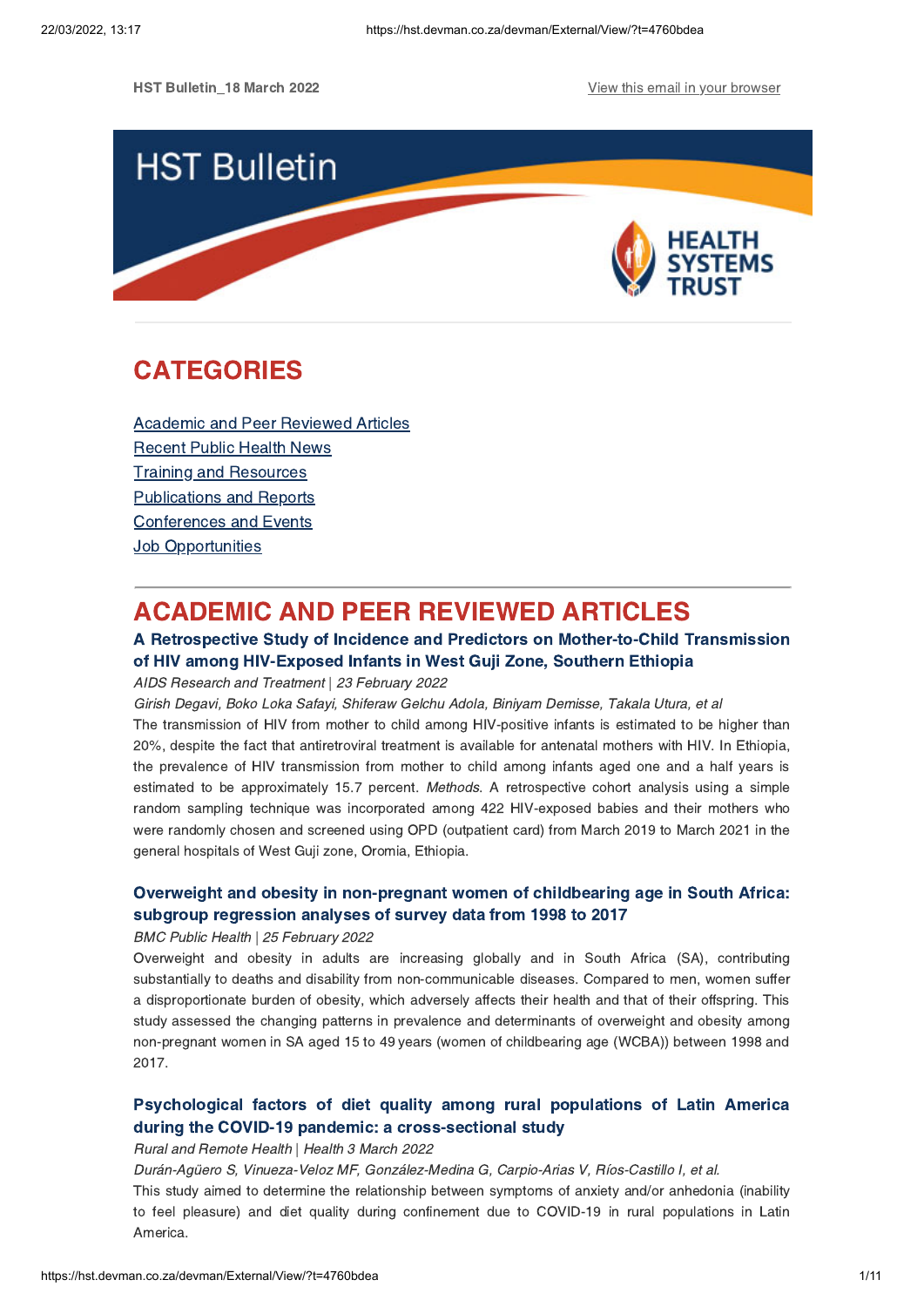# South African healthcare workers' knowledge of dolutegravir's drug–drug interactions in the first year of its rollout: a [cross-sectional](https://hst.devman.co.za/devman/external/?t=39fe35d2) online survey

Briony S. Chisholm,Annoesjka M. Swart,Marc Blockman

Wiley Online | Library 7 March 2022

In December 2019, dolutegravir-based treatment was recommended as first-line antiretroviral therapy (ART) in South Africa. Dolutegravir has clinically significant interactions with several commonly used drugs, such as rifampicin, metformin and cation-containing medicines. National guidelines detail these interactions and how to manage them. While previous international studies have shown low healthcare worker knowledge of drug–drug interactions, there is <sup>a</sup> paucity of information on antiretroviral interaction knowledge in the South African setting, where much ART is nurse-led. The study aimed to determine this knowledge and to describe which variables were associated with gaps in knowledge.

# Data-driven [identification](https://hst.devman.co.za/devman/external/?t=18f22b9) of communities with high levels of tuberculosis infection in the Democratic Republic of Congo

#### Scientific Reports | 10 March 2022

Mauro Faccin, Olivier Rusumba, Alfred Ushindi, Mireille Riziki, Tresor Habiragi, et al

When access to diagnosis and treatment of tuberculosis is disrupted by poverty or unequal access to health services, marginalized communities not only endorse the burden of preventable deaths, but also suffer from the dramatic consequences of a disease which impacts one's ability to access education and minimal financial incomes. Unfortunately, these pockets are often left unrecognized in the flow of data collected in national tuberculosis reports, as localized hotspots are diluted in aggregated reports focusing on notified cases. Such system is therefore profoundly inadequate to identify these marginalized groups, which urgently require adapted interventions. We computed an estimated incidence-rate map for the South-Kivu province of the Democratic Republic of Congo, a province of 5.8 million inhabitants, leveraging available data including notified incidence, level of access to health care and exposition to identifiable risk factors. These estimations were validated in a prospective multi-centric study. We could demonstrate that combining different sources of openly-available data allows to precisely identify pockets of the population which endorses the biggest part of the burden of disease. We could precisely identify areas with a predicted annual incidence higher than 1%, a value three times higher than the national estimates. While hosting only 2.5% of the total population, we estimated that these areas were responsible for 23.5% of the actual tuberculosis cases of the province. The bacteriological results obtained from systematic screenings strongly correlated with the estimated incidence  $(r = 0.86)$ , and much less with the incidence reported by epidemiological reports ( $r = 0.77$ ), highlighting the inadequacy of these reports when used alone to guide disease control programs.

# Expanding Efforts and Support to Respond to the HIV and COVID-19 [Intersecting](https://hst.devman.co.za/devman/external/?t=52606d18) Pandemics

#### JAMA Network | 11 March 2022

### Lawrence Corey, Russell Corbett-Detig, Chris Beyrer

Considerable inferential data indicate that immunocompromised persons with persistent COVID-19 infection may be involved in the generation of SARS-CoV-2 variants of concern globally. The largest immunocompromised population worldwide is people living with HIV. Although tremendous gains have been made in providing access to lifesaving antiretroviral therapy, only approximately 50% of the estimated 37.7 million people living with HIV globally are optimally treated. The emergence of the SARS-CoV-2 Omicron variant is a stark illustration of the intersecting COVID-19 and HIV pandemics, highlighting the interrelationships and detrimental effects each of these infectious diseases has on the other. HIV infection is a risk factor for increased mortality from COVID-19, even more so when HIV is not controlled by antiretroviral therapy,6 and emerging data suggest that immunosuppression may be facilitating the development of SARS-CoV-2 variants of concern.

#### Drug therapy for [osteoporosis](https://hst.devman.co.za/devman/external/?t=92f478f7) in older adults

#### The Lancet | 12 March 2022

#### Prof Ian R Reid, Emma O Billington

The goal of osteoporosis management is to prevent fractures. Several pharmacological agents are available to lower fracture risk, either by reducing bone resorption or by stimulating bone formation. Bisphosphonates are the most widely used anti-resorptives, reducing bone turnover markers to low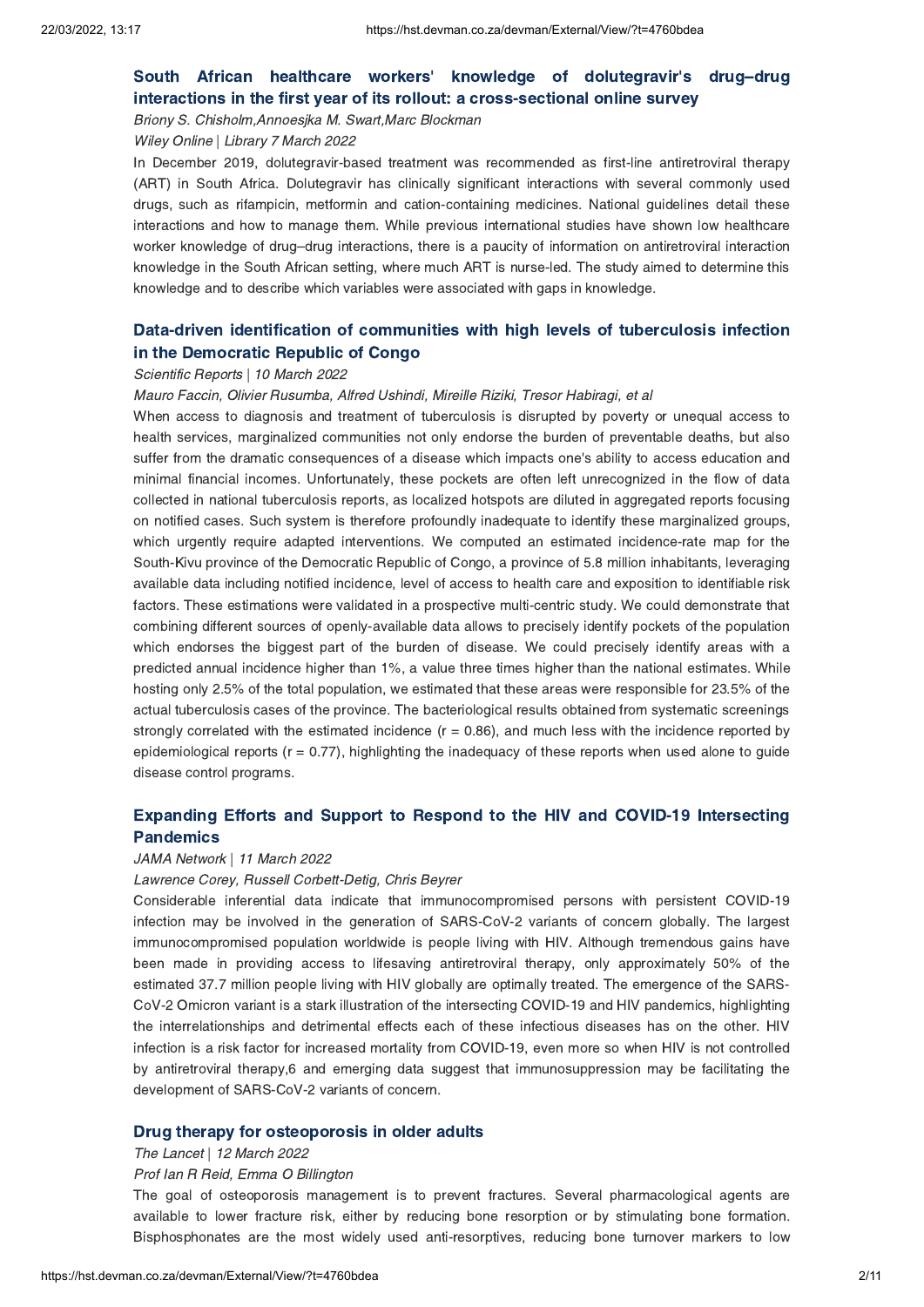#### 22/03/2022, 13:17 https://hst.devman.co.za/devman/External/View/?t=4760bdea

premenopausal concentrations and reducing fracture rates (vertebral by <sup>50</sup>–70%, non-vertebral by <sup>20</sup>– 30%, and hip by ~40%). Bisphosphonates bind avidly to bone mineral and have an offset of effect measured in months to years. Long term, continuous use of oral bisphosphonates is usually interspersed with drug holidays of 1–2 years, to minimise the risk of atypical femoral fractures. Denosumab is a monoclonal antibody against RANKL that potently inhibits osteoclast development and activity. Denosumab is administered by subcutaneous injection every 6 months. Anti-fracture effects of denosumab are similar to those of the bisphosphonates, but there is a pronounced loss of anti-resorptive effect from 7 months after the last injection, which can result in clusters of rebound vertebral fractures.

### TB training in Kenya: building capacity for care and [prevention](https://hst.devman.co.za/devman/external/?t=5a738556)

Public Health Action (IngentaConnect) | 21 March 2022

P Angala, RA Dlodlo, S Wanjala, G Mamo, L Mugambi-Nyabonga, et al

Devolution of healthcare services in Kenya resulted in a large number of newly recruited tuberculosis (TB) coordinators. We describe a unique collaboration between a national tuberculosis program (NTP), a local, and an international non-governmental organization to build human resource capacity in TB care and prevention.

[\(Return](#page-0-1) to Top)

# <span id="page-2-0"></span>RECENT PUBLIC HEALTH NEWS

# South Africa Approves [Dapivirine](https://hst.devman.co.za/devman/external/?t=8779ec3d) Vaginal Ring for Use by Women

International Partnership for Microbicides | 11 March 2022

The nonprofit International Partnership for Microbicides (IPM) today announced that the monthly dapivirine vaginal ring received regulatory approval from the South African Health Products Regulatory Authority (SAHPRA) for its use by women ages 18 and older to reduce their HIV risk. This marks a major milestone that brings the first long-acting and woman-controlled product another step closer to reaching women. "This approval is <sup>a</sup> positive step toward offering women more prevention options they can use to control their health on their own terms. We are delighted to continue celebrating International Women's Day with this news for women's HIV prevention and sexual and reproductive health," said Dr. Zeda Rosenberg, IPM's founder and CEO. "We look forward to collaborating with the South African government and partners to incorporate the monthly ring into the health system, and into women's lives in South Africa."

# HIV-TB [mortality](https://hst.devman.co.za/devman/external/?t=d84b369c) rates: SA needs to stem the tide

#### Health-E News | 11 March 2022

Despite integrated interventions, the Centre for the Aids Programme of Research in South Africa (CAPRISA), remains worried as South Africa's HIV-TB mortality rates continue to soar. CAPRISA, a global research organisation, released a study that demonstrated that the mortality benefit from health systems process improvements in real-world operational settings remains a challenge. It assessed the impact of quality improvement for HIV-TB integration on mortality within 40 primary healthcare clinics in SA between 2016 and 2018. Prof Kogieleum Naidoo, the study's primary author, said the mortality rates in those coinfected with HIV and TB, were still 'unacceptably high'. "We want to make sure that we are saving lives. So, while our goal was to show improvement in mortality, we didn't show an appreciable difference in mortality," she said.

# Second [Anniversary](https://hst.devman.co.za/devman/external/?t=a5f53e7a) of COVID-19 – ´Building Back Better´ Encounters New **Challenges**

#### Health Policy Watch | 11 March 2022

Two years after the World Health Organization declared the novel coronavirus outbreak a global pandemic on 11 March 2022, the developed world's long-time fixation on the SARS-CoV2 virus, which has killed 6 million people, has suddenly shifted away from health to the war in Ukraine and sharply rising geopolitical tensions. Meanwhile high-income countries have dropped restrictions as their citizens clamour for a return to normalcy. Low-income countries, including many in Africa, are still encountering resistance to COVID vaccine campaigns. While African Union countries have been eager to see more technology transfer to the continent to increase medicines and vaccine production– some countries may also be quietly questioning if COVID vaccination should be prioritized over the fight against other deadly disease threats – from cholera to Lassa fever.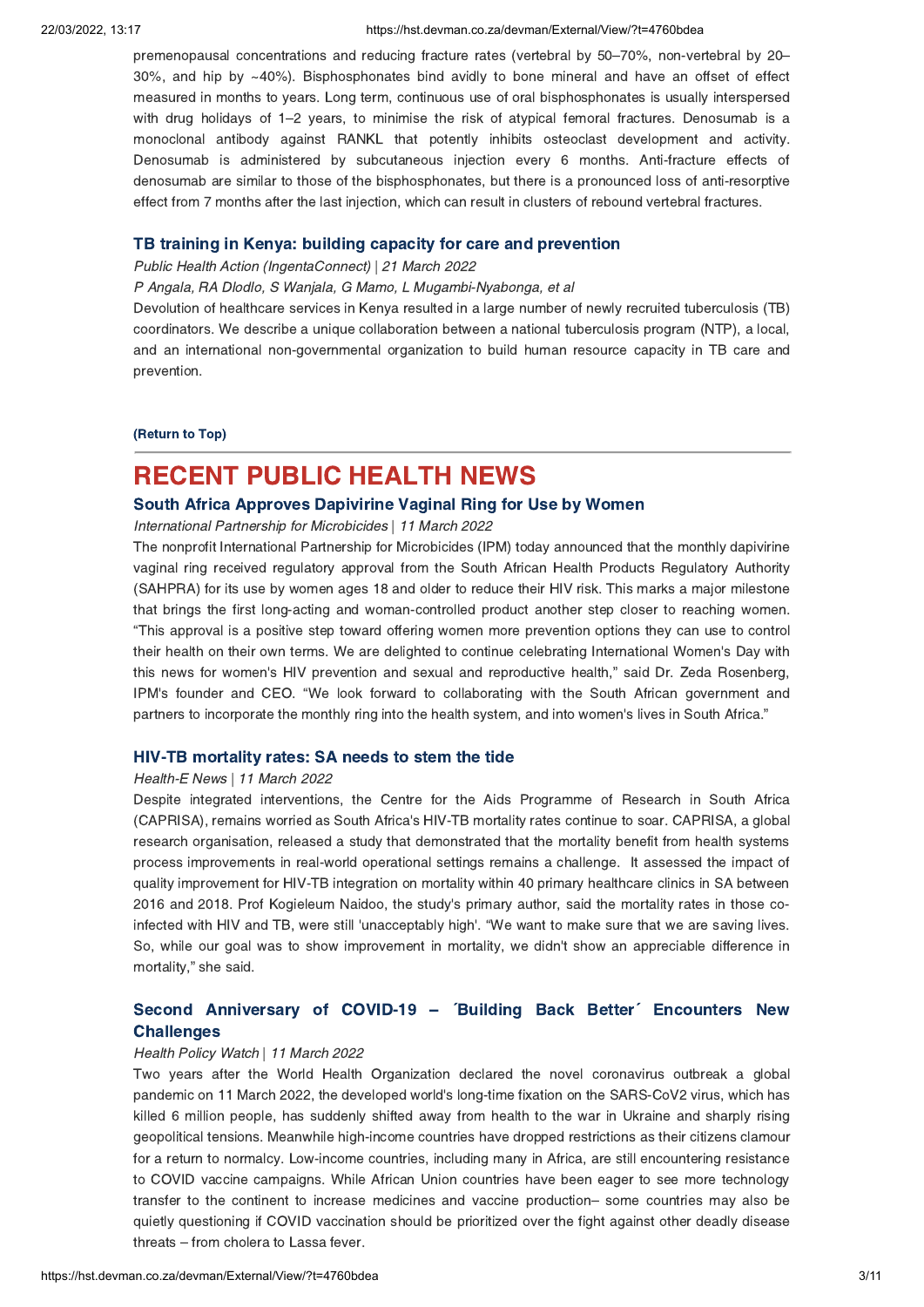# Meeting highlights from the [Pharmacovigilance](https://hst.devman.co.za/devman/external/?t=f6c688d9) Risk Assessment Committee (PRAC) 7-10 March 2022 Share: COVID-19 Vaccine Janssen: small vessel vasculitis added as a side effect

## European Medicines Agency | 11 March 2022

EMA's medicines safety committee (PRAC) has recommended that small vessel vasculitis with cutaneous manifestations (inflammation of blood vessels in the skin which may result in a rash, pointed or flat, red spots under the skin's surface and bruising) should be added to the product information of COVID-19 Vaccine Janssen as a possible side effect of unknown frequency. Small vessel vasculitis can be caused by viral or bacterial infections as well as by medicines and vaccines. Generally, manifestations of the disease spontaneously resolve over time with appropriate supportive care.

# SA left to languish as deadline for ending (or [extending\)](https://hst.devman.co.za/devman/external/?t=375a94b8) National State of Disaster looms

## Daily Maverick | 11 March 2022

As Tuesday's deadline for the end – or the extension – of South Africa's National State of Disaster looms, the Cabinet is yet to announce alternative regulations to manage Covid-19. Until such time, the country is still on Adjusted Alert Level 1 regulations, despite growing calls for them to be scrapped over concerns of economic recovery. Agitation is growing as the government continues to be vague in providing details on the lifting of the National State of Disaster, which is scheduled for Tuesday, <sup>15</sup> March – marking two years since it was first declared in response to the pandemic.

# Student nurses in Eastern Cape demand jobs from provincial [government](https://hst.devman.co.za/devman/external/?t=fed9a117)

## GroundUp |11 March 2022

About 200 nurses protested on a field in Bhisho on Wednesday against the provincial Department of Health's decision not to hire them when they complete their training at the end of March.They are among over 630 nursing students whose contracts will be terminated soon, despite a contractual agreement that they must work for the department for about four years after they qualify. The department funds the nurses' four years of study and then they are expected to work in the provincial health service for four years. But this year the department says it does not have enough money to take them on.

# Hopes raised for [once-a-week](https://hst.devman.co.za/devman/external/?t=c66a8dfe) pills for range of conditions

# The Guardian |11 March 2022

New technology that allows for daily medications to instead be taken just once a week or month could transform the lives of people with conditions ranging from schizophrenia to opioid addiction, researchers have said. The method has also been developed for a new type of contraceptive pill – a capsule, initially tested in pigs, that dissolves in the stomach to release a six-armed structure that delivers synthetic hormones over three weeks before falling apart and exiting the body. Lyndra, the company that is developing the technology – backed by the Bill and Melinda Gates Foundation – plans to start phase <sup>1</sup> trials in humans towards the end of this year. And the technology is also being applied to a host of other medications, including ivermectin for eradicating malaria. A once-a-week pill containing risperidone, an antipsychotic used for people with schizophrenia and bipolar disorder, is to go into clinical trials this year, the company said, and is expected to be submitted for approval by the US Food and Drug Administration (FDA) by the end of next year, with approval hoped for by the end of 2024.

# Donald Pinkel, Who [Developed](https://hst.devman.co.za/devman/external/?t=173bd85d) a Cure for Childhood Leukemia, Dies at 95

### The New York Times | 12 March 2022

The disease was once a virtual death sentence for children. Today, his aggressive treatments mean that almost everyone survives it. Dr. Donald Pinkel, a pediatrician who, starting in the early 1960s, developed an aggressive treatment for childhood leukemia that transformed the disease from a virtual death sentence to one that almost every patient survives, died on Wednesday at his home in San Luis Obispo, Calif. He was 95.

# Pfizer jab safe and effective, regulator says in [response](https://hst.devman.co.za/devman/external/?t=57cfe43c) to social media alarm

# Times Live | 12 March 2022

The Pfizer Covid-19 vaccine remains safe and effective, says SA's medicines regulator. The SA Health Products Regulatory Authority (Sahpra) issued the reassurance in response to alarm on social media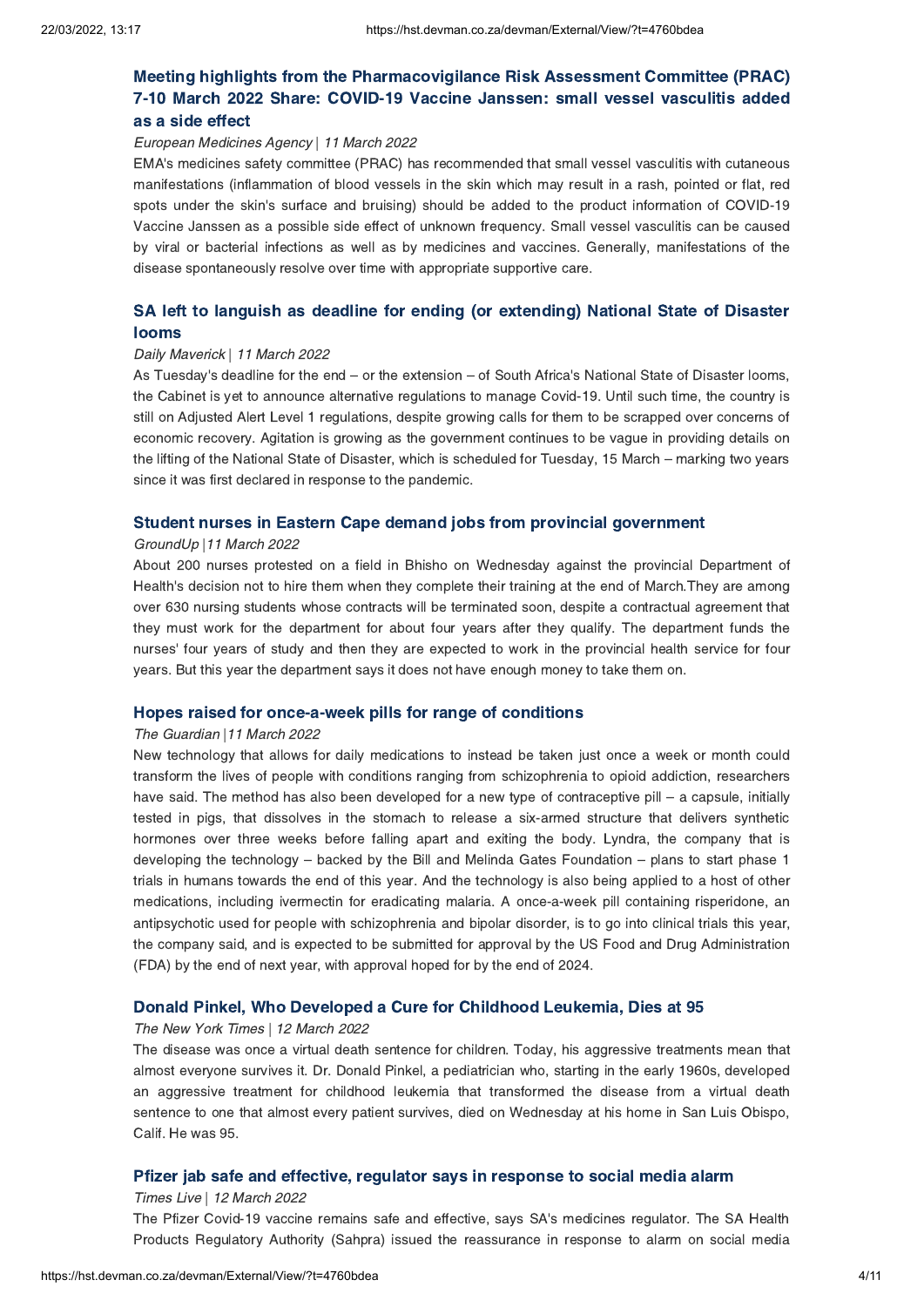about a safety report on the vaccine to the US Food and Drug Administration. The report considered more than 7-million self-reported instances of negative side effects, with the most common being pain at the injection site, fatigue and headaches. But it said these faded substantially after a day.

## Covid chaos fueled [another](https://hst.devman.co.za/devman/external/?t=1f4ef09b) public health crisis: STDs

# Politico | 12 March 2022

Sexual health experts and government officials are warning that without federal action, millions of Americans could face severe, even fatal, consequences if infections go untested and untreated. Two-plus years of pandemic isolation didn't lower the nation's record rates of sexually transmitted diseases. Instead, they got much worse. After an initial dip when the pandemic began in the spring of 2020, cases of gonorrhea and syphilis surged, reaching new highs by the end of the year, according to preliminary data from the Centers for Disease Control and Prevention. Progress on HIV, which President Donald Trump pledged to end by 2030, also slowed significantly. Public health experts expect that when the CDC releases 2021 numbers later this year, they will show that Covid-19 made a bad situation exponentially worse as clinics closed, people lost health insurance and risky behavior surged.

### Stop attacks on health care in [Ukraine](https://hst.devman.co.za/devman/external/?t=4c555782)

#### Joint statement from UNICEF, UNFPA, and WHO | 13 March 2022

"Today, we call for an immediate cessation of all attacks on health care in Ukraine. These horrific attacks are killing and causing serious injuries to patients and health workers, destroying vital health infrastructure and forcing thousands to forgo accessing health services despite catastrophic needs. "To attack the most vulnerable – babies, children, pregnant women, and those already suffering from illness and disease, and health workers risking their own lives to save lives – is an act of unconscionable cruelty. "In Ukraine, since the start of the war, 31 attacks on health care have been documented via the WHO's Surveillance System for Attacks on Health Care (SSA). According to these reports, in 24 incidents health care facilities were damaged or destroyed, while in five cases ambulances were damaged or destroyed. These attacks have led to at least 12 deaths and 34 injuries, and affected access to and availability of essential health services. WHO is verifying further reports, as attacks continue to be reported despite the calls for protection of health care.

# Saving children's lives through effective viral load [management](https://hst.devman.co.za/devman/external/?t=9d26a1e1)

#### Health Systems Trust | 14 March 2022

Guidance from UNAIDS confirms that routine viral load tests are the most accurate way of determining whether antiretroviral therapy (ART) is working to suppress replication of HIV. Achieving viral suppression protects the body's immune system, helps people living with HIV stay healthy, prevents transmission of HIV to other people, and can reduce the need for more expensive second- and third-line ART regimens. A viral load test measures the number of HIV particles per millilitre of blood. In a person on treatment, a low viral load indicates that the virus is less active in the body. A high viral load indicates either that the medication is not being taken properly, or that the virus is becoming resistant to the medication. Healthcare workers play a crucial role in ensuring consistent viral load monitoring for HIV-positive children on ART, guiding the process of disclosure to the child, explaining the complexities of administering paediatric formulations to caregivers, and providing ongoing support for treatment adherence. In uThukela District, there are <sup>5</sup> <sup>101</sup> patients on ART in the <sup>0</sup>−19 age group, and the overall district rate for viral load suppression among this group is 73%. Amazizi Clinic in Bergville serves 111 of these patients, and has achieved a viral load suppression rate of 83%.

### Obama Says He Tested [Positive](https://hst.devman.co.za/devman/external/?t=6636b62b) for Covid, Feeling Fine

#### Daily Maverick | 14 March 2022

Former President Barack Obama says he has had <sup>a</sup> scratchy throat for <sup>a</sup> couple of days but is "feeling fine otherwise."

I just tested positive for COVID. I've had a scratchy throat for a couple days, but am feeling fine otherwise. Michelle and I are grateful to be vaccinated and boosted, and she has tested negative.

It's a reminder to get vaccinated if you haven't already, even as cases go down

— Barack Obama (@BarackObama) March 13, 2022

## [Discriminatory](https://hst.devman.co.za/devman/external/?t=b708008a) attitudes remain common

UNAIDS | 14 March 2022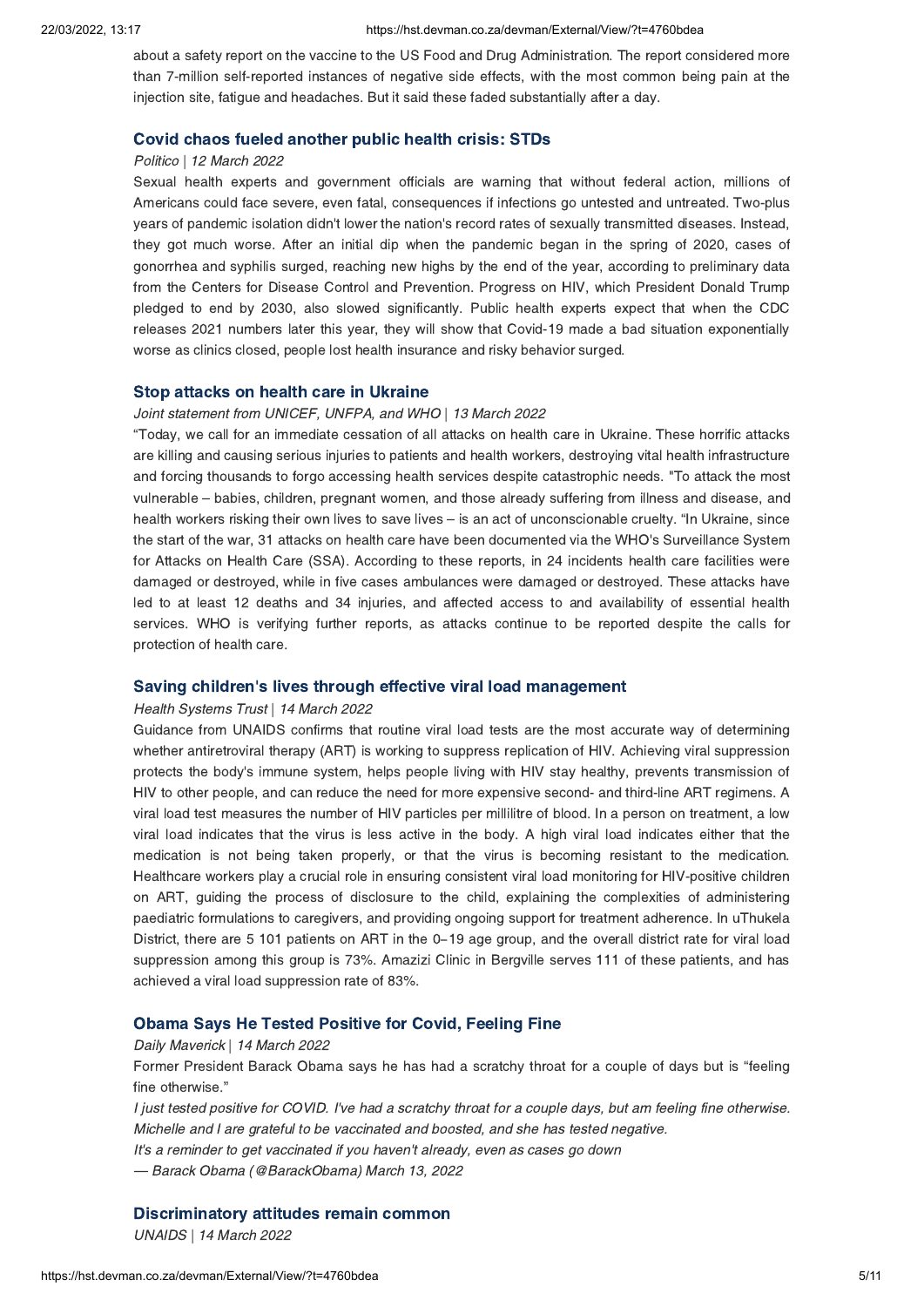The prevalence of discriminatory attitudes towards people living with HIV varies widely. Across nearly all regions, there are countries where large proportions of adults continue to hold discriminatory attitudes towards people living with HIV. In 52 of 58 countries with recent population-based survey data, more than 25% of people aged 15 to 49 years reported holding discriminatory attitudes towards people living with HIV, and more than 50% held discriminatory attitudes in 36 of 58 countries.

# With Less Than 1% Vaccinated, DRC Trains ['Rumour-Busters'](https://hst.devman.co.za/devman/external/?t=f79c0c69) to Tackle COVID Misinformation

#### Health Policy Watch | 14 March 2022

With fewer than 1% of its 90 million citizens vaccinated against COVID-19, the Democratic Republic of Congo (DRC) has resorted to training teams of "rumour-busters" to tackle misinformation about the virus in order to encourage more people to get the vaccine. David Olela, communications lead for the DRC health ministry's vaccination programme, admits that his government had been "stuck", with "no idea how to combat both the pandemic and the disinformation at the same time" until it got help from "infodemic experts". Health workers, religious and community leaders and journalists spread across the DRC's vast landmass of around 2.3 million square kilometres have been trained to help combat misinformation.

# Shunning [anti-vaxxers](https://hst.devman.co.za/devman/external/?t=bf1b18c8) is not the answer — community involvement in vaccine campaigns is

#### Daily Maverick | 14 March 2022

In many instances of vaccine hesitancy in Africa, public trust in the state and public health science is particularly important. A government that is not trusted, but perceived as corrupt, whose office bearers are seen as self-serving, has little chance of carrying out a successful vaccine campaign. On 1 March 2022 the Nelson Mandela Foundation, housed at the Nelson Mandela Centre of Memory, instituted its mandatory vaccine policy that stipulates that any person over the age of 12 must be fully vaccinated against Covid-19 before entering the premises, subject to a few exemptions. This policy, of course, required staff to be vaccinated. I support the policy, and others like it, as much as I am uncomfortable with the notion of it. It seemed in <sup>a</sup> way that we are saying "Anti-vaxxers not welcome". It wasn't <sup>a</sup> particular policy clause that I needed a conversation on, but the very notion of a vaccine mandate. The apparent sentiment against so-called anti-vaxxers is that they are among those that would not do God's work if the devil bade them, as the saying goes. They are seen as entitled, precious, wilfully ignorant, the less said about them the better. And I'm sure many of them have earned that sentiment.

# Frontline workers at Helen Joseph Hospital add voices to call for urgent reopening of [Charlotte](https://hst.devman.co.za/devman/external/?t=86ac05af) Maxeke

#### Daily Maverick | 14 March 2022

The picket was timed to coincide with a promise that the reopening of the casualty department at the Charlotte Maxeke hospital would take place on Monday, 14 March. As feared though, it has still not happened. On Monday morning, a group of more than 50 health workers, including senior doctors and heads of department, held a short, dignified picket outside the accident and emergency entrance of the 600-bed Helen Joseph Hospital in Johannesburg. The picket was organised to highlight the adverse impact that the continued closure of Charlotte Maxeke Johannesburg Academic Hospital (CMJAH) is having on the quality of health services at Helen Joseph Hospital and on the morale and safety of people who work there.

# Editorial: [Dysfunctional](https://hst.devman.co.za/devman/external/?t=d77d500e) provincial health departments make a mockery of the 'capable state'

#### Spotlight | 14 March 2022

One of the great paradoxes in healthcare in South Africa is that, while we have many impressive healthcare experts in the country, most of our provincial health departments, the entities tasked with managing the provision of most healthcare services in the country, are poorly managed. Currently, this disconnect is particularly apparent in Gauteng. The province is the country's economic centre. It houses multiple medical training institutions, a number of leading service delivery NGOs, scores of top researchers and research entities, and of course, much of South Africa's private healthcare sector is headquartered in the province. The province is also comparatively rich in the non-health skills required to run <sup>a</sup> provincial health department – finance, administration and so on.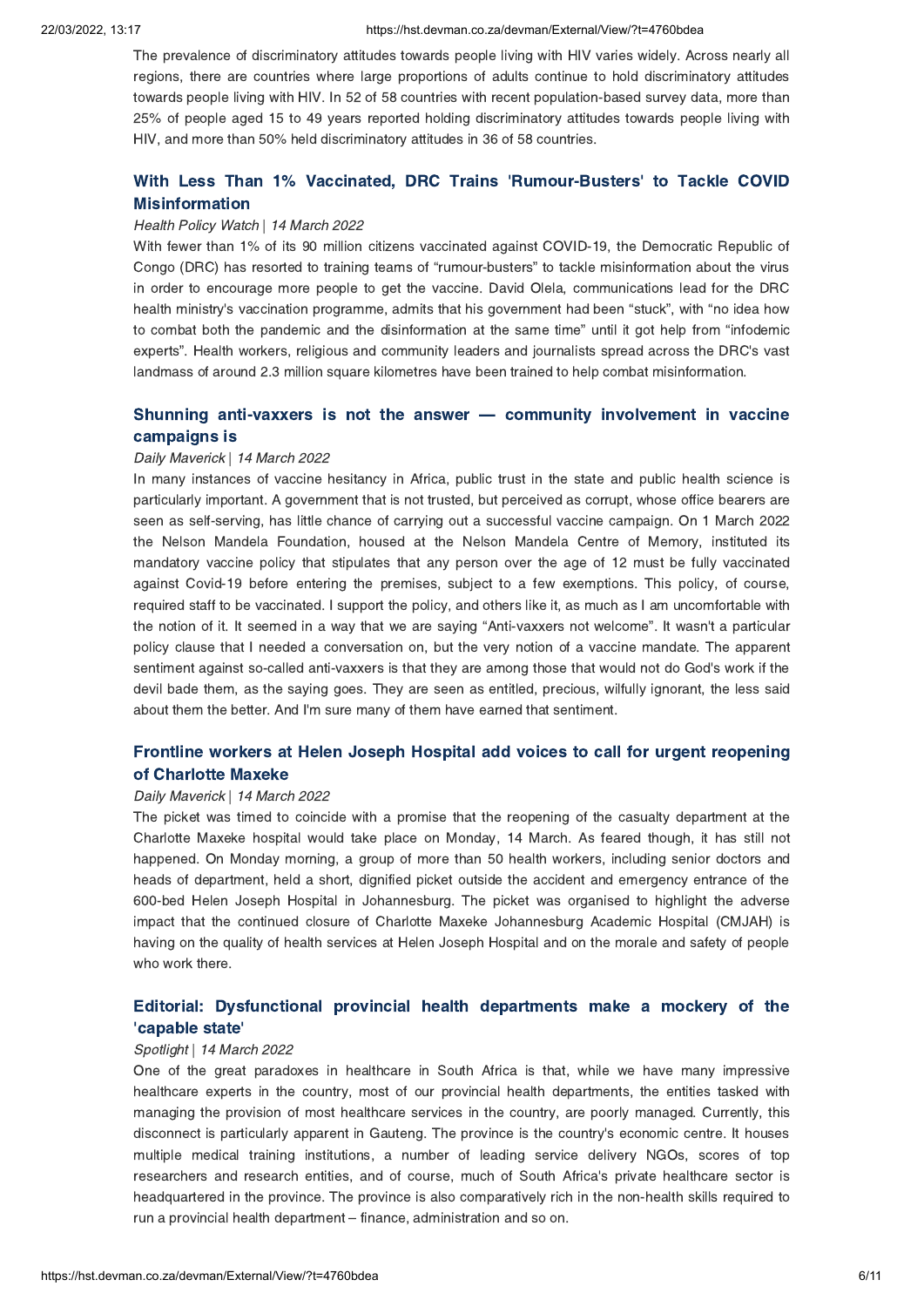#### [Childhood](https://hst.devman.co.za/devman/external/?t=18115bed) cancer: Heroic teen beats disease while fighting hunger

### Health-E News | 14 March 2022

At the age of 17, Xichavo Mhangani, fought and overcame not only childhood cancer but also hunger as he faced his journey alone. Now 19, the young man can look back at a period he describes as the most difficult of his life. Not only did he fight cancer without the support of his parents, but hunger as well, as he struggled to keep his family alive. His siblings regard him as their hero given his brave efforts. Mhangani, 15 at the time, had to step up and become both a father and mother to his two younger siblings when his mother passed away. Their mother was their only source of hope with their father out of the picture. "I believe that I became a man at a very young age. Our mom was the only family we had and to be honest, life has never been easy for us since her death. My cancer diagnoses only made it worse," he said.

# UNAIDS Executive Director's Statement at the 65th session of the [Commission](https://hst.devman.co.za/devman/external/?t=df90684c) on Narcotic Drugs

#### UNAIDS | 14 March 2022

Thank you Ambassador Ghislain D'hoop and Belgium as the Chair of the 65th Commission on Narcotic Drugs, distinguished members of the Commission, Member States, Civil Society and networks of people who use drugs, UN agencies and all colleagues… Last year UNAIDS worked with all countries and partners to develop and adopt the Global AIDS Strategy. The golden thread of the strategy is on ending inequalities in an epidemic where 65% of all new infections are within particular groups – and these include people who use drugs and prison inmates. We know that if we continue as we are, if we do not close the inequalities in the HIV response - the world could see 7.7 million AIDS deaths over the next ten years.

## [Discovery](https://hst.devman.co.za/devman/external/?t=c96cf33) to offer ultra low-cost health cover in South Africa

#### Bloomberg | 14 March 2022

Discovery is starting to sell private health cover in South Africa at about a third of the price of its prior entry-level product, a move to attract new customers and tap into pandemic-heightened concerns about health. The administrator of the country's largest medical-insurance provider, which has more than 40% market share, will offer primary care for about R350 a month, giving customers access to a network of doctors, emergency procedures and treatment for chronic conditions including HIV.

## Unjabbed to pay more for life [insurance](https://hst.devman.co.za/devman/external/?t=5d681992) as Covid-19 death claims surge

#### Business Day | 14 March 2022

Sharp rise in death claims demonstrates the third wave was significantly more severe than the first two waves of the pandemic. Faced with a surge in Covid-19 death claims, SA life insurers are hiking the premiums on policies for the unvaccinated as they warn that death rates among those who have not received shots could remain elevated even as the pandemic eases. The latest data available from the Association for Savings and Investment SA (Asisa), whose members include players in the R3.7-trillion life insurance industry, showed that the value of death claims in the six months to September 2021 more than doubled from the same period in 2019, before the onset of the pandemic. Life insurers reported a 53% surge in claims. The period covered the third wave of the Covid-19 pandemic, which lasted from early May to mid-September.

## [Tuberculosis:](https://hst.devman.co.za/devman/external/?t=f7328670) South Africa's forgotten killer

#### Mail & Guardian | 15 March 2022

At <sup>a</sup> <sup>1982</sup> tuberculosis conference in Pretoria, one of the presenting doctors stressed that, "while one entertains a high index of suspicion for tuberculosis, one must not forget that there are other conditions which may present in <sup>a</sup> similar fashion". Forty years later, that omen looks to have been cruelly turned on its head. A persistent cough. High fever. Night sweats. Not very long ago, patients presenting with these symptoms in South Africa were sent straight for a tuberculosis test. Not so since the onset of the Covid-19 pandemic. The similarity between tuberculosis and Covid-19 symptoms, and the resultant failures to exclude for tuberculosis among patients who present with them, is one of the reasons that untreated cases of South Africa's most chronic killer have likely surged under the cover of lockdown.

## [Dapivirine](https://hst.devman.co.za/devman/external/?t=4803d0cf) vaginal ring: SA rollout put on ice for now

#### Health-E News | 15 March 2022

South African women will have to wait before laying their hands on the newly-approved dapivirine vaginal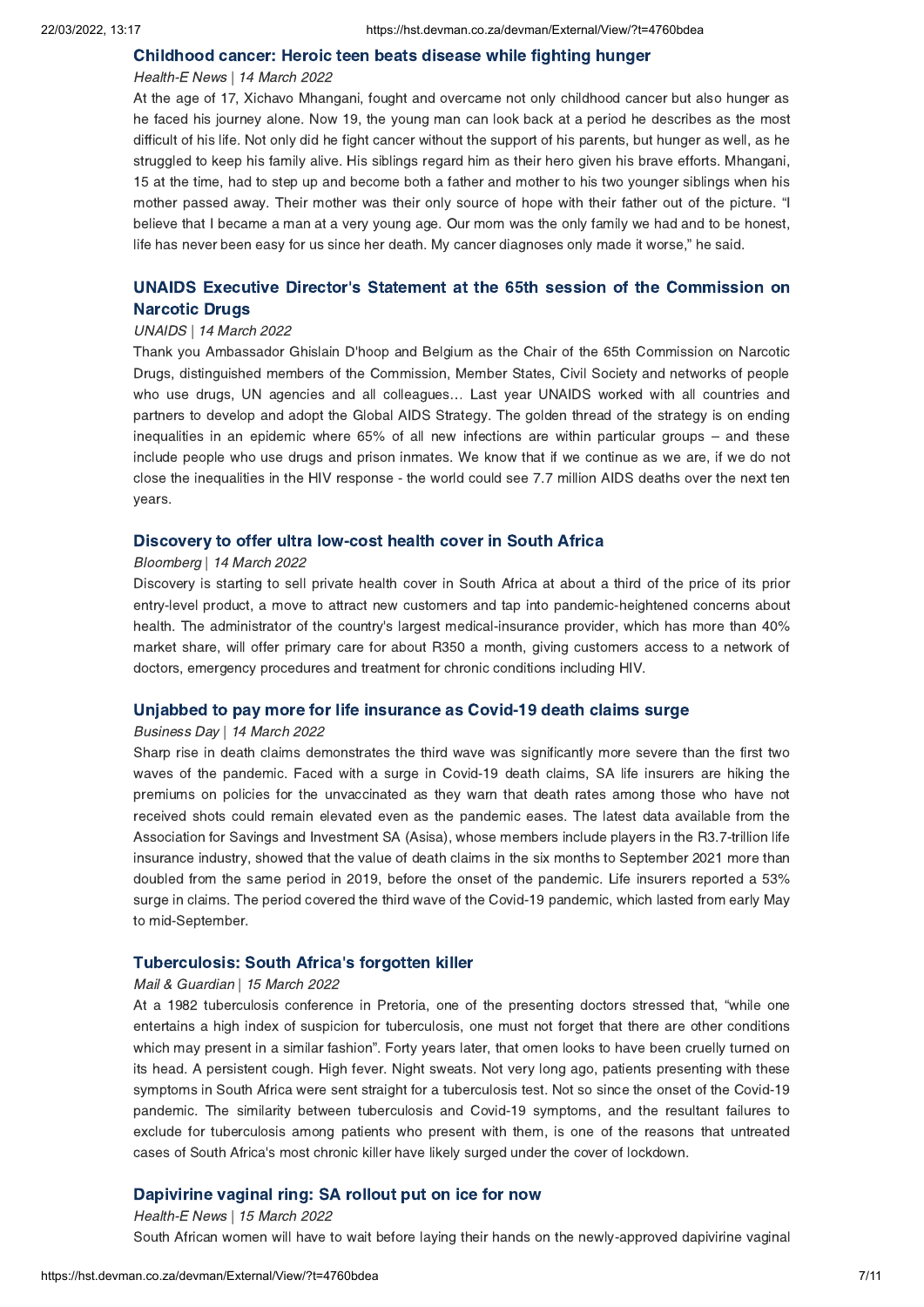#### 22/03/2022, 13:17 https://hst.devman.co.za/devman/External/View/?t=4760bdea

ring (DPV-VR – while the National Department of Health assesses the effectiveness of the HIV prevention device. Department of Health (DOH) spokesperson, Foster Mohale, explained the reasons for the rollout delay. "The department will review the clinical indicators and the implementation requirements approved by the South African Health Products Regulatory Authority (SAHPRA). We will assess the ring's effectiveness, the cost of procurement product, the delivery requirements, and the potential impact on HIV incidence," said Mohale.

### How do South [Africans](https://hst.devman.co.za/devman/external/?t=8897dcae) feel about wearing masks?

#### Health-E News | 15 March 2022

South Africa is still in a state of disaster, we find out If South Africans think we need to continue wearing masks. The government has extended the State of Disaster to 15 April. We took to the streets to ask South Africans how they feel about the mask mandate. Tuesday also marks two years since the government first declared a State of Disaster in response to the pandemic.

## Four priority actions to slow the silent pandemic of [antimicrobial](https://hst.devman.co.za/devman/external/?t=5016e90d) resistance

# Health Policy Watch | 15 March 2022

The COVID-19 pandemic has killed 6 million people so far, but the next pandemic threat could emerge unnecessarily from pathogen resistance to life-saving antibiotics and other anti-microbial drugs. What steps do we need to take now to head off this growing threat? For decades, antibiotics have been hailed as "wonder drugs" for their ability to turn life-threatening infections into treatable conditions. By one estimate, antibiotics have extended average human life expectancy by more than 20 years since their discovery almost <sup>a</sup> century ago. But today, we are on the brink of losing this powerful tool – <sup>a</sup> warning that Alexander Fleming conveyed in his Nobel acceptance speech in 1945 for the discovery of penicillin, the world's first broad-spectrum antibiotic: "It is not difficult to make microbes resistant to penicillin in the laboratory by exposing them to concentrations not sufficient to kill them, and the same thing has occasionally happened in the body. The time may come when penicillin can be bought by anyone in the shops".

## COVID-19 [vaccines:](https://hst.devman.co.za/devman/external/?t=17a7d5f4) South Africans urged to report adverse events

### Health-E News | 15 March 2022

The South African Health Products Regulatory Authority (SAHPRA) has urged South Africans to report adverse effects experienced due to COVID-19 vaccines. This call comes at a time when reporting of such events has hit a low in the country. Florah Matlala, head of the Pharmacovigilance unit at SAHPRA, highlighted the importance of reporting these events. "Reporting of adverse events is very important because it contributes to the greater safety of medicines globally. Some questions have been raised regarding South Africa's level of reporting. We are aware of that and we are doing everything in our power to promote the reporting of these events," stated Matlala. Matlala spoke during <sup>a</sup> SAHPRA webinar where vaccine safety and adverse events was discussed.

# New [lockdown](https://hst.devman.co.za/devman/external/?t=68792053) rules for South Africa to replace state of disaster – here's what you should know

## Business Tech | 16 March 2022

The Department of Health has published new regulations under the National Health Act which will effectively act as a long-term replacement to South Africa's state of disaster Covid regulations. This is part of the government's transition plans from the current state of disaster which has been in effect for over two years, the department said in an accompanying statement. The new regulations will effectively act as a new instrument for the government to manage the current Covid pandemic and future pandemics. As such, the 157-page document covers dozens of major issues including entry to and from the country, the wearing of masks, vaccinations and the management of the deceased.

# Ramaphosa, [Dlamini-Zuma](https://hst.devman.co.za/devman/external/?t=a90d2c32) must explain reasons for extended level 1 Covid-19 lockdown, say opposition members

#### IOL | 16 March 2022

It has been 24 months since the National State of Disaster was first declared in response to the global Covid-19 pandemic, with an extension for another month approved. South Africa's State of Disaster was set to expire yesterday, however, under Section 3 of the Disaster Management Act, 2002 (Act No. 57 of 2002) it can be extended by the minister by notice in the gazette for one month at a time before it lapses.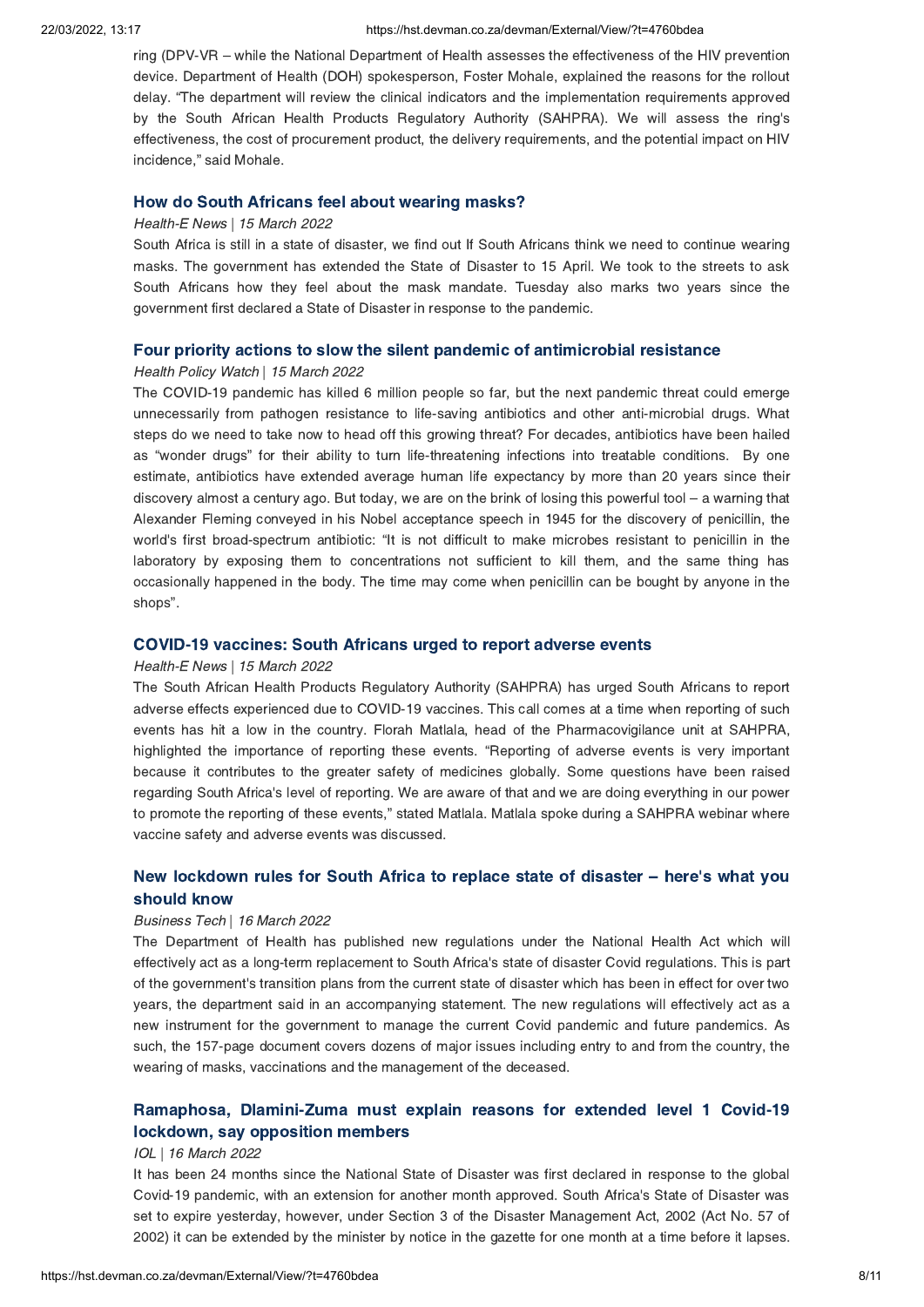Minister Dlamini-Zuma on Tuesday announced another extension of the state of disaster which is now set to expire on April 15.

## [\(Return](#page-0-1) to Top)

# <span id="page-8-0"></span>TRAINING AND RESOURCES

## [Subscribe](https://hst.devman.co.za/devman/external/?t=708c3891) to the Health Systems Trust Bulletin

The Health Systems Trust (HST) produces a weekly bulletin on Fridays focusing on key public health news, peer-reviewed journal articles and other important primary healthcare resources.

### [Subscribe](https://hst.devman.co.za/devman/external/?t=708c3891) to the Health Systems Trust 60percent

HST produces a weekly online publication, 60percent, which keeps subscribers abreast with the latest news and developments pertaining to HIV-related maternal, adolescent, child and youth health. The name 60percent signifies that southern Africa is responding to a feminised HIV/AIDS epidemic, with at least 60% of those living with HIV being women.

Subscribe to 60percent by simply visiting HST's website (https://www.hst.org.za), scroll to the bottom of the page, hit the SUBSCRIBE button, and follow the prompts. Let's keep you posted!

## HSTi offers accredited and [non-accredited](https://hst.devman.co.za/devman/external/?t=9d929f78) short courses and full programmes

The Health Systems Training Institute (HSTi) is the training arm of the Health Systems Trust (HST), a leading force in the South African public health sector. HST was established in 1992, on the brink of democracy in South Africa, and has since played a significant role in strengthening the national primary health system through health research, informatics, clinical support, capacity-building and training.

# Tuberculosis [Epidemiologic](https://hst.devman.co.za/devman/external/?t=ee63e9d7) Studies Consortium (TBESC)

TBESC-III: Implementing and Evaluating Interventions to Increase Treatment of Latent TB Infection in Primary Care Settings

The Tuberculosis Epidemiologic Studies Consortium (TBESC) is a CDC-funded initiative to carry out observational epidemiologic research and related studies to improve identification, diagnosis, prevention, and control of TB disease and latent TB infection. TBESC is one of CDC's flagship TB research consortia tasked with identifying approaches to accelerate TB elimination in the United States. The current research cycle, known as TBESC-III, began in September 2021 and ends in March 2026.

#### [Learning](https://hst.devman.co.za/devman/external/?t=16742321) Support Tool on Gender and Health Systems

Gender analysis is critical to building more responsive health systems and promoting universal health coverage, and achieving the Sustainable Development Goal targets for health will be dependent on progress towards Sustainable Development Goal 5, committing countries to achieve gender equity. As part of the EU's second Gender Action Plan 2016-2020 (GAPII), ReBUILD and RinGs were invited by the EU DEVCO B4 team to work with EC health staff in delegations to improve the considerations of gender in their HSS work. Following an initial workshop and case study development, a learning support tool was developed, designed to complement current EC resources on gender. The objective of this is to help EC delegates to consider a range of gender sensitive health responses to operationalise within their complex portfolios of health systems [strengthening](https://hst.devman.co.za/devman/external/?t=67456d80) projects. This resource is now openly available on the EU website.

[\(Return](#page-0-1) to Top)

# PUBLICATIONS AND REPORTS

# [Strengthening](https://hst.devman.co.za/devman/external/?t=a7d9795f) COVID-19 vaccine demand and uptake in refugees and migrants

WHO | 14 March 2022

An operational guide to support all those responsible for planning and implementing the rollout of COVID-19 vaccine to refugees and migrants at national and local levels, 14 March 2022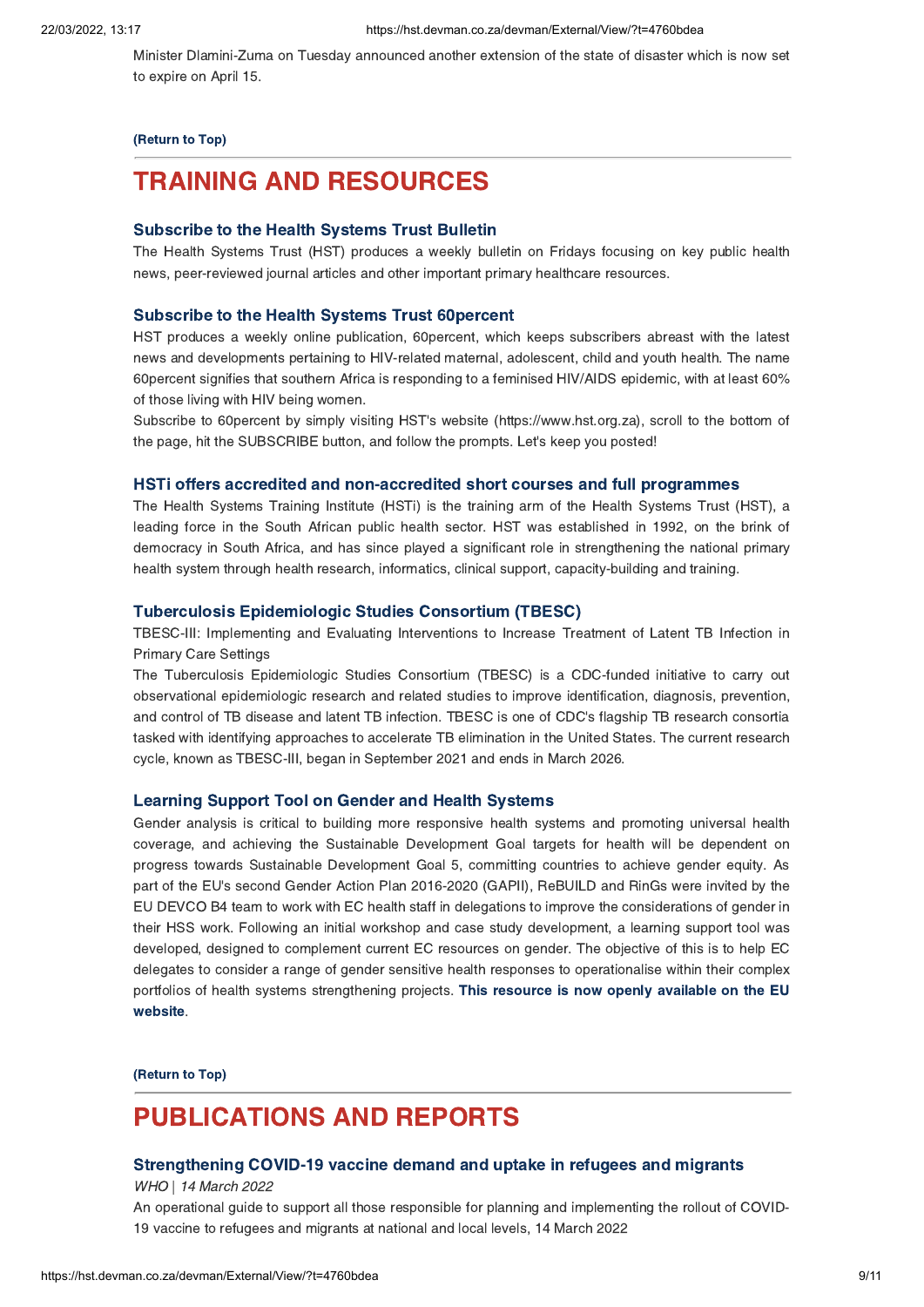[\(Return](#page-0-1) to Top)

# <span id="page-9-0"></span>CONFERENCES AND EVENTS

# COVID-19 Case [Management](https://hst.devman.co.za/devman/external/?t=6f5885be) Webinar Series: COVID-19 in children and young persons

Date: 22 March 2022

Time: 13:30 – 15:30 CET

The World Health Organisation is pleased to invite you to the COVID-19 Case Management Webinar Series: COVID-19 in children and young persons. COVID-19 in children although in most cases mild, some children will present with moderate and severe disease. These children will require hospital admission and are at increased risk of complications and adverse outcomes. This webinar will focus on key elements to consider in the clinical management of mild, moderate or severe COVID-19 in children and young persons.

# Technical [consultation](https://hst.devman.co.za/devman/external/?t=36e972a5) session: 'Access and benefits sharing and the WHO BioHub system'

Date: 22 March 2022

Time: 14:00 – 15:30 CET

The technical consultation is titled 'Access and benefits sharing and the WHO BioHub System'. The aim of this consultation is to help design the WHO BioHub System through an inclusive, iterative and consultative process on several key topics with various stakeholders including relevant non-state actors. Input resulting from these consultation will allow Member States to have an informed discussion of, and provide input to the WHO Secretariat on, elements pertinent to designing the WHO BioHub System. The WHO BioHub System aims to be a new, fast, and complementary system under development by WHO, with an intended global reach to allow Member States to share non-influenza biological materials with epidemic or pandemic potential (BMEPP) on a voluntary basis to facilitate effective characterization and surveillance of those BMEPP, as well as the timely production and equitable allocation of diagnostic products, devices, therapeutics, and vaccines. More details on the WHO BioHub System can be found [here](https://hst.devman.co.za/devman/external/?t=87babd04).

### 21st meeting of the Malaria Policy [Advisory](https://hst.devman.co.za/devman/external/?t=c84ec8e3) Group (MPAG)

#### <sup>23</sup> – <sup>24</sup> March <sup>2022</sup> Virtual

The 21st meeting of the Malaria Policy Advisory Group (MPAG) will take place virtually on <sup>23</sup>–24 March 2022. The meeting is open to the public.

## World TB Day 2022 - [Online](https://hst.devman.co.za/devman/external/?t=8fcdd542) Talk Show

#### <sup>24</sup> March <sup>2022</sup> 12:30 – 15:00 CET

The World Health Organization (WHO) is organizing a special virtual talk show to commemorate World TB Day on 24 March. This will put the spotlight on TB under the theme - 'Invest to End TB. Save Lives' to convey the urgent need to invest resources to ramp up the fight against TB and achieve the commitments to end TB made by global leaders. This is especially critical in the context of the COVID-19 pandemic that has put End TB progress at risk, and to ensure equitable access to prevention and care in line with WHO's drive towards achieving Universal Health Coverage. The event will take place in a talk-show format with speakers connected by video on WHO's interactive web-platform- End TB Forum. The main speakers will include Ministers, leaders and other high-level government representatives, Heads of Agencies, TB survivors, civil society and partners. The Show will be broadcast live, with interactive Q&A from the audience online.

# SAVE-THE-DATE: WHO consultation on COVID-19 vaccines research - Advancing the development of [pan-sarbecovirus](https://hst.devman.co.za/devman/external/?t=bcd43c29) vaccines

Date: Friday, 25 March 2022

Time: 13h00 to18h30 CET

In continuation to the scientific discussions on COVID-19 vaccines research, WHO R&D Blueprint is organizing a consultation to identify vaccine research priorities to facilitate further contributions of vaccines to achieve improved control of the pandemic everywhere.